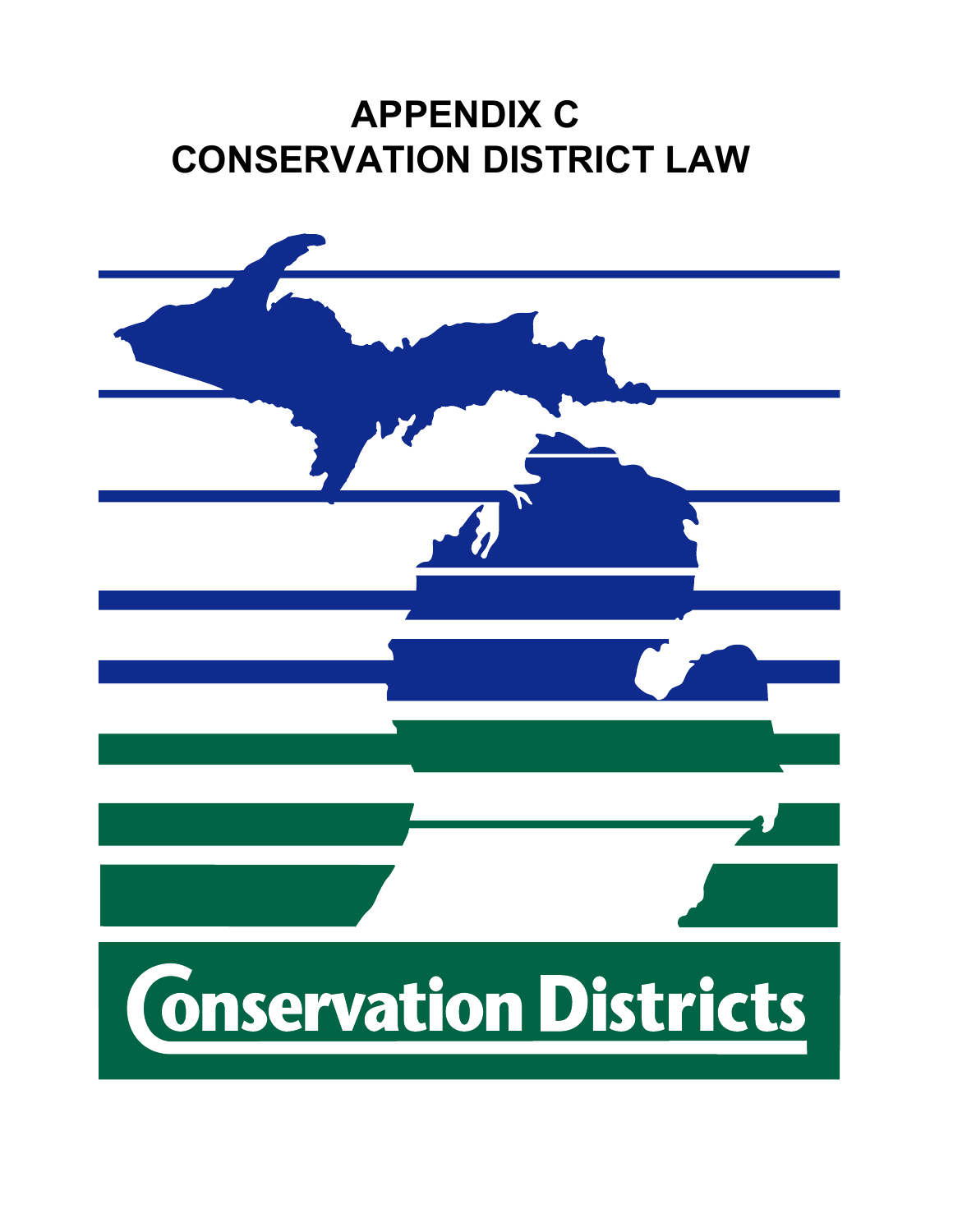Act No. 439 Public Acts of 2004 Approved by the Governor December 16, 2004 Filed with the Secretary of State December 21, 2004 EFFECTIVE DATE: December 21, 2004

### **STATE OF MICHIGAN 92ND LEGISLATURE REGULAR SESSION OF 2004**

**Introduced by Reps. Sheltrown, Brown, Gillard, Elkins, Rivet, Spade, McConico, Stewart, Rocca, Phillips, Minore, Richardville, Lipsey, Tabor, Meyer, Julian, Shackleton, Adamini, Palmer, Stallworth, Tobocman, Farrah, Paletko, Law, Bieda, Clack, Vagnozzi, Accavitti, Hune, Gleason, Milosch, Nofs, Sak, Stahl, Palsrok and Walker**

## **ENROLLED HOUSE BILL No. 5194**

AN ACT to amend 1994 PA 451, entitled "An act to protect the environment and natural resources of the state; to codify, revise, consolidate, and classify laws relating to the environment and natural resources of the state; to regulate the discharge of certain substances into the environment; to regulate the use of certain lands, waters, and other natural resources of the state; to prescribe the powers and duties of certain state and local agencies and officials; to provide for certain charges, fees, and assessments; to provide certain appropriations; to prescribe penalties and provide remedies; to repeal certain parts of this act on a specific date; and to repeal certain acts and parts of acts," by amending section 9307 (MCL 324.9307), as amended by 2002 PA 107.

#### *The People of the State of Michigan enact:*

Sec. 9307. (1) A conservation district board shall consist of 5 directors, elected or appointed as provided in this part. The directors shall designate a chairperson annually.

(2) The term of office of each director shall be 4 years. All directors shall be elected at an annual meeting by residents of the district. The election shall be nonpartisan and the directors shall be elected by the residents of the district at large. At least 60 days prior to the annual meeting, a candidate for conservation district director must file at the conservation district office a petition signed by 5 residents of the district. A candidate must be a resident of the district. The annual meeting shall be held at a date determined by the board of directors of the district. Notice of the annual meeting shall be published in the official newspaper of record for the area in which the district is located at least 45 days prior to the date of the annual meeting. This notice shall include the date, time, and location of the annual meeting, an agenda of items to be considered at the meeting, and a list of all candidates for directors of the conservation district. A resident of a district who is unable to attend the annual meeting may vote for the directors of the conservation district by absentee ballot as follows:

(a) In person at the conservation district office, during regular business hours of the conservation district office, at any time after publication of the notice and prior to the annual meeting.

(b) By mail received at the conservation district office at any time after publication of the notice and prior to the annual meeting.

(3) Director elections shall be certified by the department. A director shall hold office until a successor has been elected and qualified. Vacancies shall be filled by appointment by the board until the next annual meeting.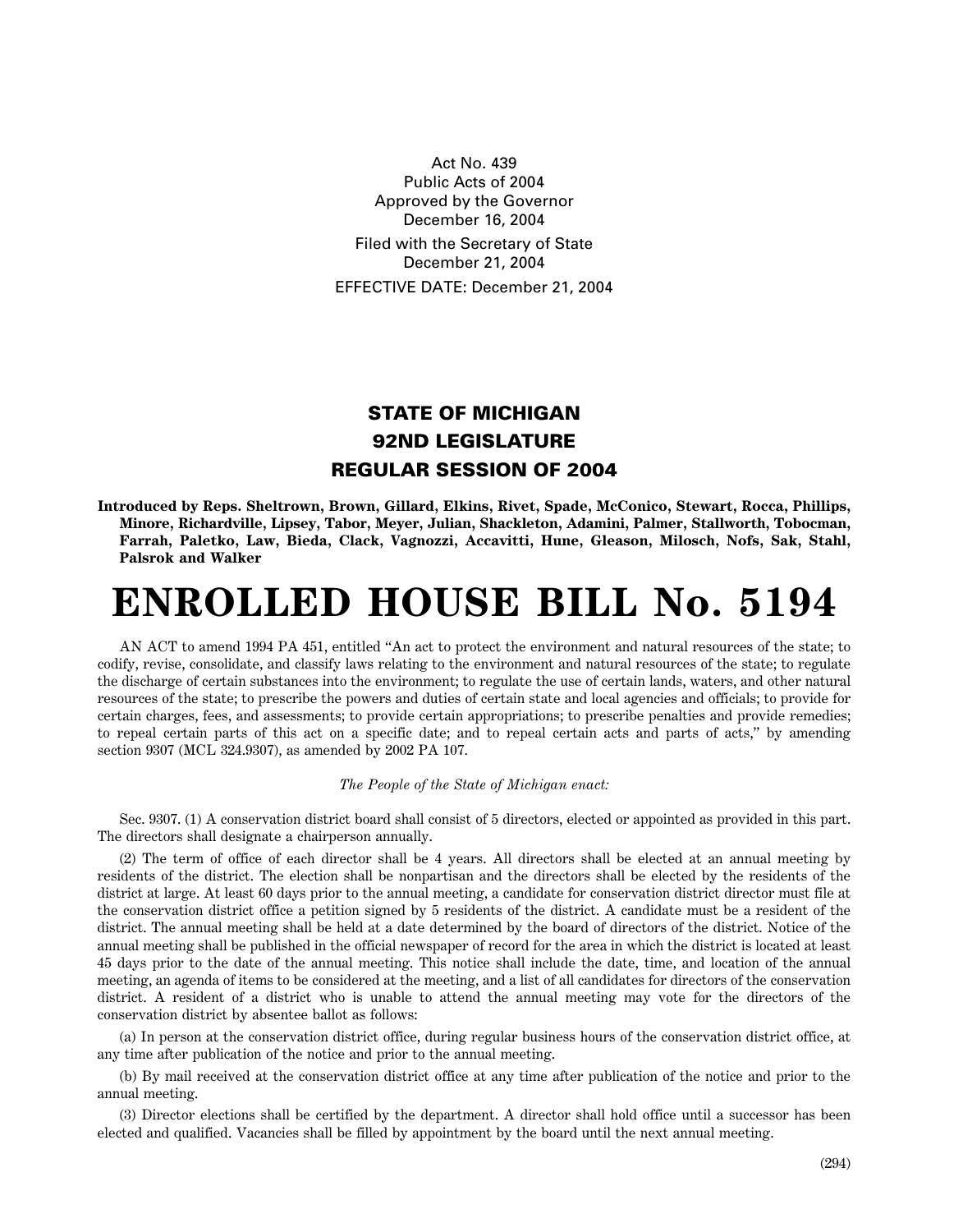(4) A majority of the directors constitutes a quorum, and the concurrence of a majority in any matter within their duties is required for its determination. A director is entitled to expenses, including traveling expenses necessarily incurred in the discharge of his or her duties. A director may be paid a per diem for time spent undertaking his or her duties as a director in an amount not to exceed the per diem paid to a member of the commission of agriculture.

(5) The directors may employ a secretary, technical experts, and such other officers, agents, and employees, permanent and temporary, as they may require, and shall determine their qualifications, duties, and compensation. The directors may call upon the attorney general of the state for legal services as they may require. The directors may delegate to their chairperson, to 1 or more directors, or to 1 or more agents or employees any powers and duties that they consider proper. The directors shall furnish to the department, upon request, copies of ordinances, rules, regulations, orders, contracts, forms, and other documents that they adopt or employ, and any other information concerning their activities that the department may require in the performance of its duties under this part.

(6) The directors shall do all of the following:

(a) Provide for the execution of surety bonds for all employees and officers who are entrusted with funds or property.

(b) Provide for the keeping of a full and accurate record of all proceedings and of all resolutions, regulations, and orders issued or adopted.

(c) Determine the fiscal year of the district.

(d) Provide for an annual audit of the accounts of receipts and disbursements.

(e) Maintain accurate financial records of receipts and disbursements of state funds, which records shall be made available to the department.

(7) Any director may be removed by the department upon notice and hearing for neglect of duty or malfeasance in office, but for no other reason.

(8) The directors may invite the legislative body of any municipality or county located near the territory comprised within the district to designate a representative to advise and consult with the directors of the district on all questions of program and policy that may affect the property, water supply, or other interests of the municipality or county.

This act is ordered to take immediate effect.

Sany

Clerk of the House of Representatives

Carol Money Viventi

Secretary of the Senate

Approved

Governor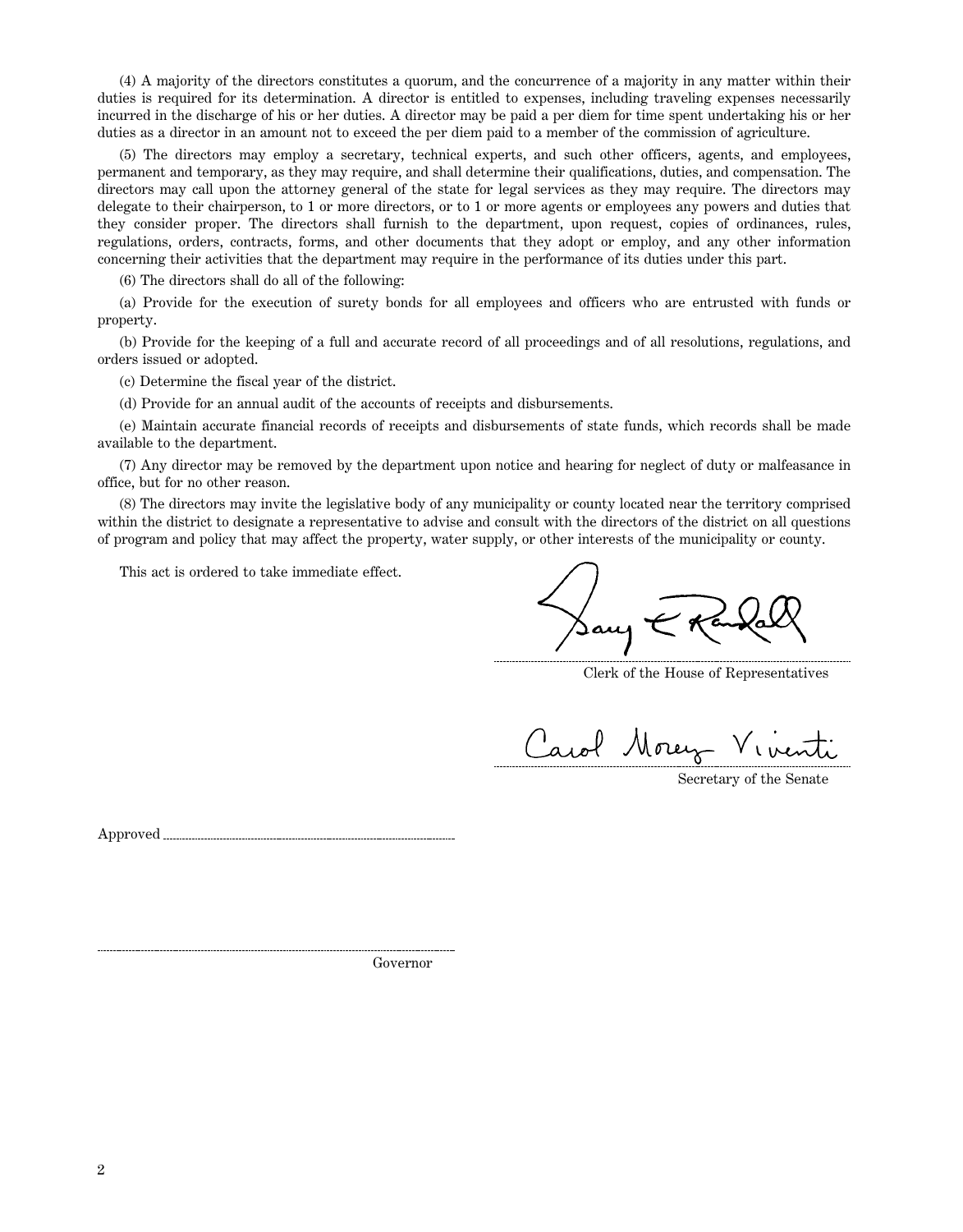Act No. 107 Public Acts of 2002 Approved by the Governor March 27, 2002 Filed with the Secretary of State March 27, 2002 EFFECTIVE DATE: March 27, 2002

## **STATE OF MICHIGAN 91ST LEGISLATURE REGULAR SESSION OF 2002**

**Introduced by Reps. Mead, Ehardt, Pumford, DeVuyst, LaSata, Gilbert, Van Woerkom, Hager, Stamas, Caul, Shackleton, Allen, Sheltrown, Stewart, Spade, Julian, Bovin and Rivet**

# **ENROLLED HOUSE BILL No. 5145**

AN ACT to amend 1994 PA 451, entitled "An act to protect the environment and natural resources of the state; to codify, revise, consolidate, and classify laws relating to the environment and natural resources of the state; to regulate the discharge of certain substances into the environment; to regulate the use of certain lands, waters, and other natural resources of the state; to prescribe the powers and duties of certain state and local agencies and officials; to provide for certain charges, fees, and assessments; to provide certain appropriations; to prescribe penalties and provide remedies; to repeal certain parts of this act on a specific date; and to repeal certain acts and parts of acts," by amending section 9307 (MCL 324.9307), as amended by 1998 PA 463.

#### *The People of the State of Michigan enact:*

Sec. 9307. (1) A conservation district board shall consist of 5 directors, elected or appointed as provided in this part. The directors shall designate a chairperson annually.

(2) The term of office of each director shall be 4 years. All directors shall be elected at an annual meeting by residents of the district. The election shall be nonpartisan and the directors shall be elected by the residents of the district at large. At least 60 days prior to the annual meeting, a candidate for conservation district director must file at the conservation district office a petition signed by 5 residents of the district. A candidate must be a resident of the district. The annual meeting shall be held at a date determined by the board of directors of the district. Notice of the annual meeting shall be published in the official newspaper of record for the area in which the district is located at least 45 days prior to the date of the annual meeting. This notice shall include the date, time, and location of the annual meeting, an agenda of items to be considered at the meeting, and a list of all candidates for directors of the conservation district. A resident of a district who is unable to attend the annual meeting may vote for the directors of the conservation district by absentee ballot at the conservation district office, during regular business hours of the conservation district office, at any time after publication of the notice and prior to the annual meeting. Director elections shall be certified by the department. A director shall hold office until a successor has been elected and qualified. Vacancies shall be filled by appointment by the board until the next annual meeting.

(3) A majority of the directors constitutes a quorum, and the concurrence of a majority in any matter within their duties is required for its determination. A director is entitled to expenses, including traveling expenses necessarily incurred in the discharge of his or her duties. A director may be paid a per diem for time spent undertaking his or her duties as a director in an amount not to exceed the per diem paid to a member of the commission of agriculture.

(4) The directors may employ a secretary, technical experts, and such other officers, agents, and employees, permanent and temporary, as they may require, and shall determine their qualifications, duties, and compensation. The directors may call upon the attorney general of the state for legal services as they may require. The directors may delegate to their chairperson, to 1 or more directors, or to 1 or more agents or employees any powers and duties that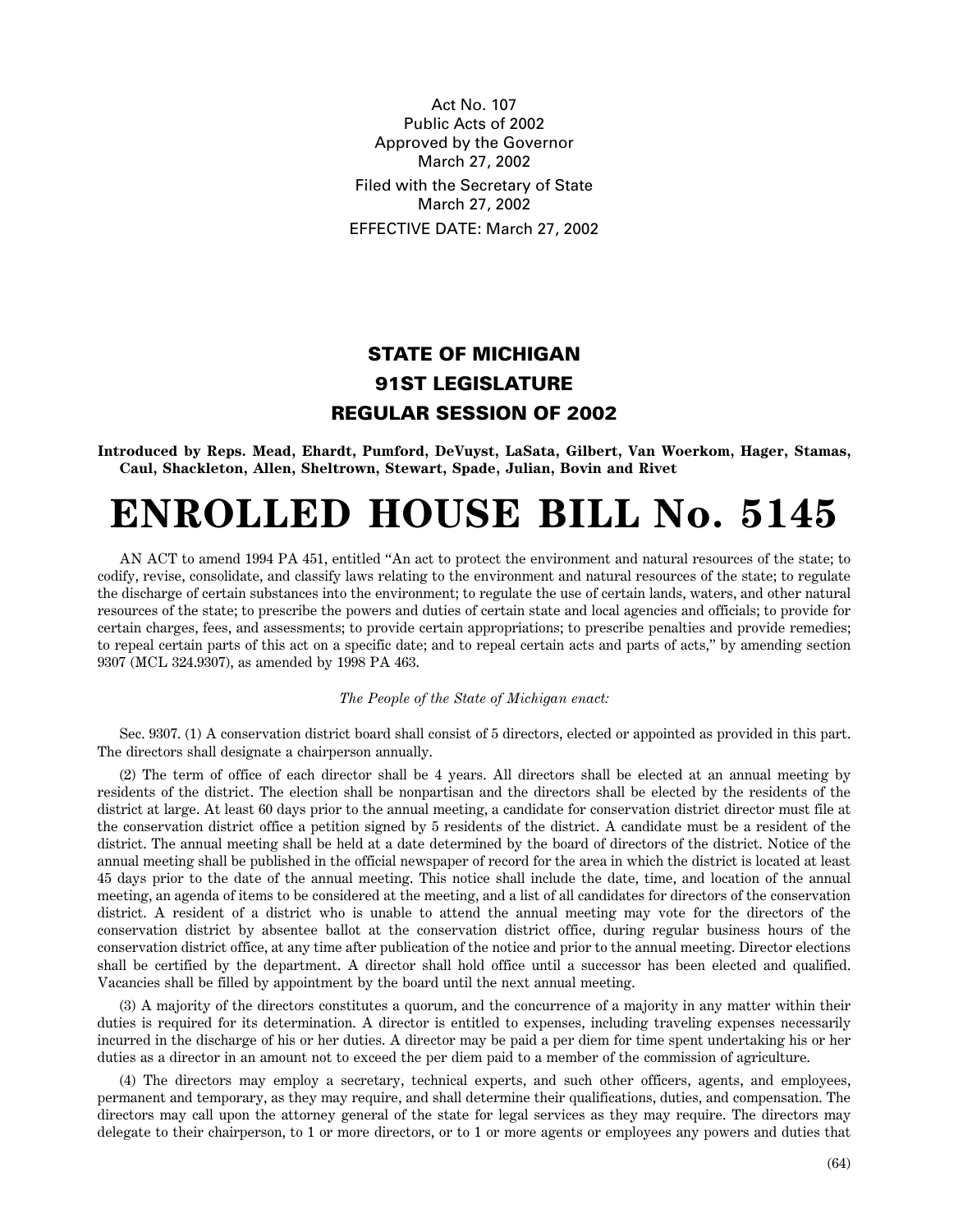they consider proper. The directors shall furnish to the department, upon request, copies of ordinances, rules, regulations, orders, contracts, forms, and other documents that they adopt or employ, and any other information concerning their activities that the department may require in the performance of its duties under this part.

(5) The directors shall do all of the following:

(a) Provide for the execution of surety bonds for all employees and officers who are entrusted with funds or property.

(b) Provide for the keeping of a full and accurate record of all proceedings and of all resolutions, regulations, and orders issued or adopted.

(c) Determine the fiscal year of the district.

(d) Provide for an annual audit of the accounts of receipts and disbursements.

(e) Maintain accurate financial records of receipts and disbursements of state funds, which records shall be made available to the department.

(6) Any director may be removed by the department upon notice and hearing for neglect of duty or malfeasance in office, but for no other reason.

(7) The directors may invite the legislative body of any municipality or county located near the territory comprised within the district to designate a representative to advise and consult with the directors of the district on all questions of program and policy that may affect the property, water supply, or other interests of the municipality or county.

This act is ordered to take immediate effect.

 $\sqrt{2\pi\sqrt{2}}$ 

Clerk of the House of Representatives.

Carol Morey Viventi

Approved

Governor.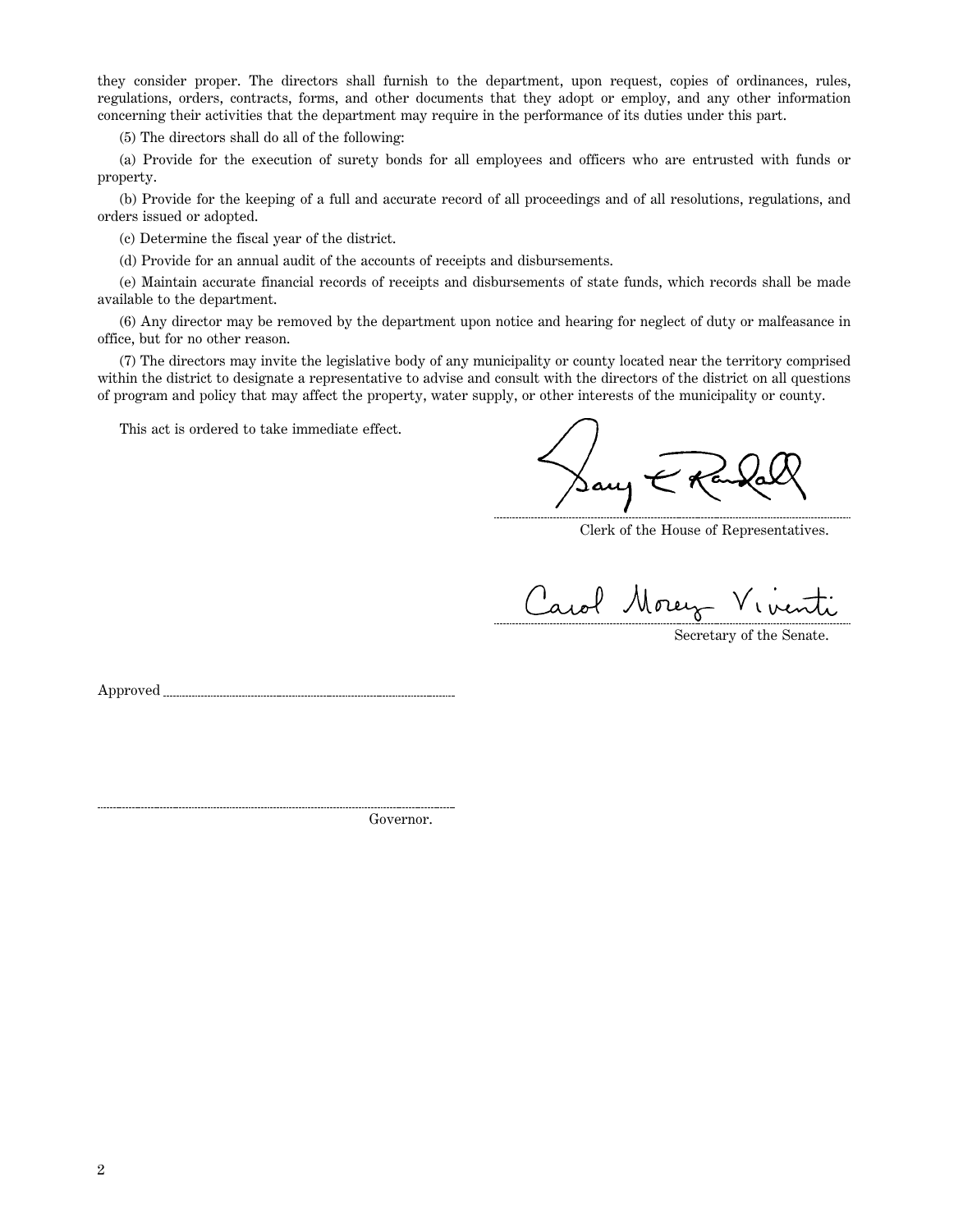#### **Public Act 463 of 1998**

### STATE OF MICHIGAN 89TH LEGISLATURE • REGULAR SESSION OF 1998

Introduced by Reps. Llewellyn, McNutt, Hammerstrom, Wetters, Kukuk, Gilmer, Oxender, Varga, Middaugh, Dalman, Bodem, Brater, Brackenridge, Jelinek and Voorhees

### **ENROLLED HOUSE BILL No. 5793**

AN ACT to amend 1994 PA 451, entitled "An act to protect the environment and natural resources of the state; to codify, revise, consolidate, and classify laws relating to the environment and natural resources of the state; to regulate the discharge of certain substances into the environment; to regulate the use of certain lands, waters, and other natural resources of the state; to prescribe the powers and duties of certain state and local agencies and officials; to provide for certain charges, fees, and assessments; to provide certain appropriations; to prescribe penalties and provide remedies; to repeal certain parts of this act on a specific date; and to repeal certain acts and parts of acts," by amending sections 9301, 9302, 9303, 9304, 9305, 9307, 9308, 9310, 9312, and 9313 (MCL 324.9301, 324.9302, 324.9303, 324.9304, 324.9305, 324.9307, 324.9308, 324.9310, 324.9312, and 324.9313), as added by 1995 PA 60, and by adding section 9304a; and to repeal acts and parts of acts.

The People of the State of Michigan enact:

#### **Sec. 9301**

As used in this part:

(a) "Agency of this state" includes the government of this state and any subdivision, agency, or instrumentality, corporate or otherwise, of the government of this state.

(b) "Board or conservation district board" means the governing body of a conservation district.

(c) "Compliance assistance agent" means an individual who provides technical assistance to individuals, organizations, agencies, or others to aid them in complying with federal and state laws and local conservation ordinances.

(d) "Conservation species" means those plant species beneficial for conservation practices as authorized by the conservation species advisory panel.

(e) "Conservation species advisory panel" means the conservation species advisory panel created in section 9304a.

(f) "Department" means the department of agriculture.

(g) "Director" means 1 of the members of the conservation district board, elected or appointed in accordance with this part.

(h) "District" or "conservation district" means a governmental subdivision of this state, and a public body corporate and politic, organized in accordance with this part, for the purposes, with the powers, and subject to the restrictions set forth in this part.

(i) "Government" or "governmental" includes the government of this state, the government of the United States, and any subdivision, agency, or instrumentality, corporate or otherwise, of either of them.

(j) "Landowner" includes any person who holds title to or has contracted to purchase any land lying within a district organized under this part or former 1937 PA 297.

(k) "Person" means an individual, partnership, or corporation.

(l) "Plant rescue" means to physically move native conservation species of plants from 1 location in Michigan to another location in Michigan for the purpose of reestablishing the native conservation species.

(m) "Resident" means a person who is of legal age to vote and can demonstrate residency in the district via 1 piece of identification.

(n) "State" means this state.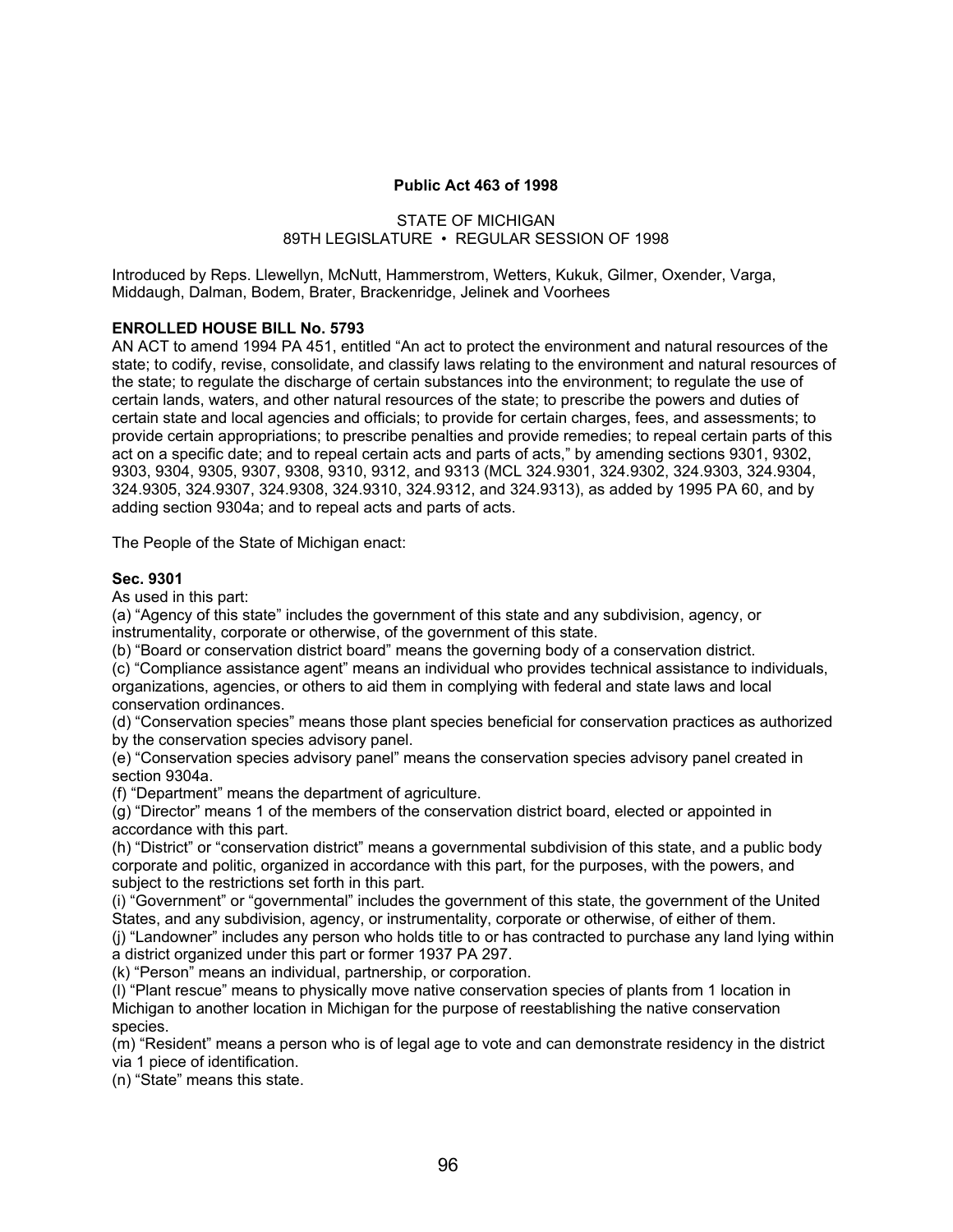(o) "United States" or "agencies of the United States" includes the United States of America, the natural resources conservation service of the United States department of agriculture, and any other agency or instrumentality, corporate or otherwise, of the United States of America.

### **Sec. 9302**

It is the policy of the legislature to provide for the conservation of the natural resources of the state, including soil, water, farmland, and other natural resources, and to provide for the control and prevention of soil erosion, and thereby to conserve the natural resources of this state, control floods, prevent impairment of dams and reservoirs, assist in maintaining the navigability of rivers and harbors, preserve wildlife, protect the tax base, protect public lands, and protect and promote the health, safety, and general welfare of the people of this state.

### **Sec. 9303**

(1) The business that a conservation district board may perform shall be conducted at a public meeting of the board held in compliance with the open meetings act, 1976 PA 267, MCL 15.261 to 15.275. Public notice of the time, date, and place of the meeting shall be given in the manner required by the open meetings act, 1976 PA 267, MCL 15.261 to 15.275, in addition to any other notice prescribed in this part. (2) A writing prepared, owned, used, in the possession of, or retained by a conservation district board in the performance of an official function shall be made available to the public in compliance with the freedom of information act, 1976 PA 442, MCL 15.231 to 15.246.

### **Sec. 9304**

In addition to the other duties and powers conferred upon the department under this part, the department has the following duties and powers:

(a) To offer such assistance as may be appropriate to the directors of conservation districts in implementing any of their responsibilities under this part and as otherwise provided by law. (b) To keep the directors of each of the districts informed of the activities and experience of all other districts and to facilitate an interchange of advice and experience between the districts and cooperation between them.

(c) To approve and coordinate the programs of all conservation districts.

(d) To secure the cooperation and assistance of the United States and any of its agencies, and the state and any of its agencies, in the work of the districts, and to formulate policies and procedures as the department considers necessary for the extension of aid in any form from federal or state agencies to the districts.

(e) To disseminate information throughout the state concerning the activities and programs of the conservation districts and to encourage the formation of districts in areas where their organization is desirable.

#### **Sec. 9304a**

(1) The conservation species advisory panel is created within the department. The conservation species advisory panel shall consist of the following members selected by the director of the department and approved by the commission of agriculture:

(a) Two representatives of the department as follows:

(i) One individual from the pesticide and plant management division or its successor

agency.

(ii) One individual from the environmental division or its successor agency.

- (b) One individual representing the department of natural resources.
- (c) One individual representing the natural resource conservation service.
- (d) Two representatives from Michigan state university as follows:
	- (i) One individual from the department of horticulture or its successor department.
	- (ii) One individual from the department of forestry or its successor department.
- (e) One individual representing conservation districts.
- (f) One individual from a statewide organization representing nursery and landscaping interests in the state.
- (g) One individual from a statewide organization representing seedling growers' interests in the

state.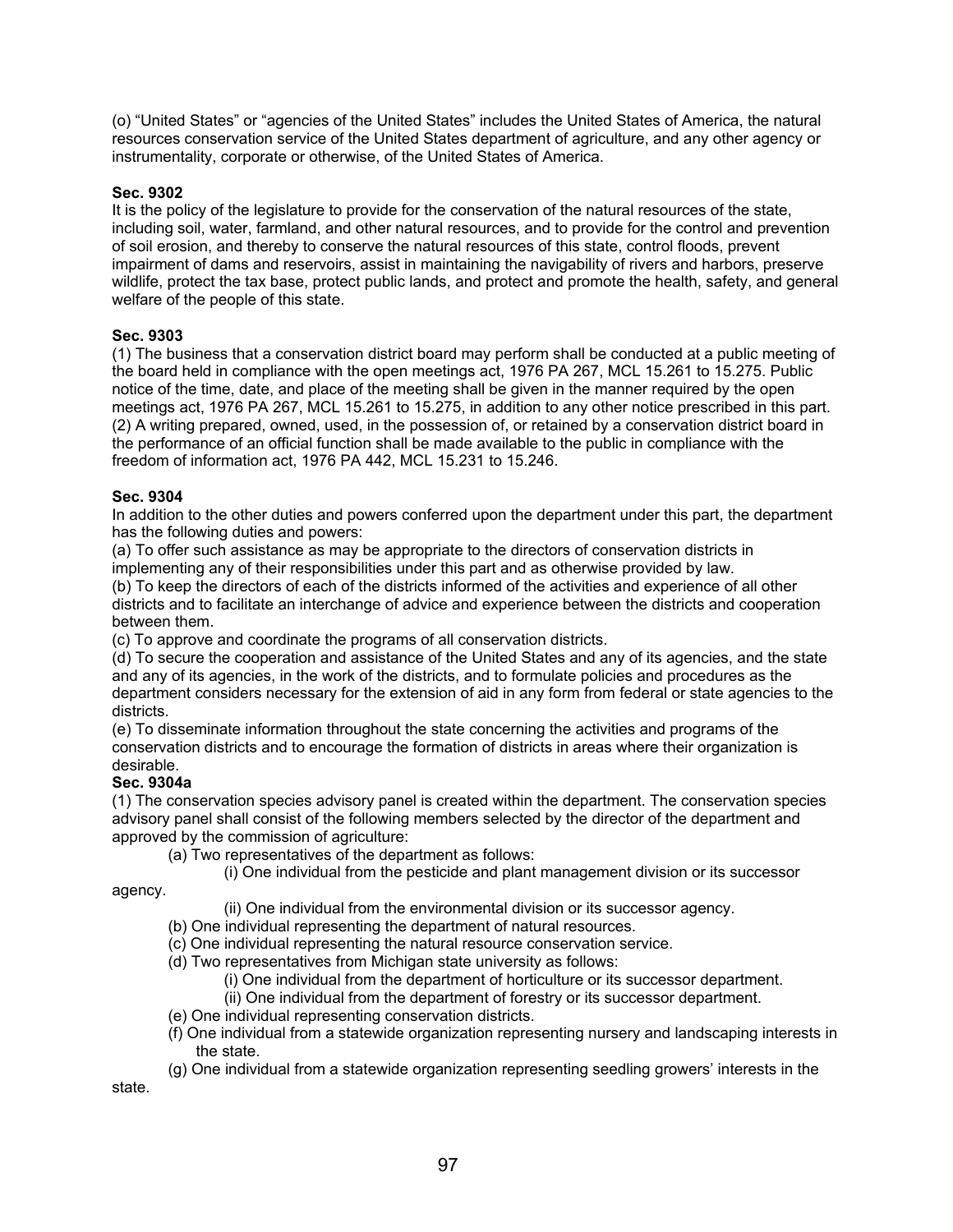(2) By December 1 of each year, the conservation species advisory panel shall establish a list of conservation species for the following calendar year that may be propagated, planted, harvested, sold, or rescued as part of a plant rescue operation. However, conservation species on this list that are propagated, planted, or rescued during that calendar year may be sold, removed, or reestablished in subsequent years even if the species is removed from the list in a subsequent year.

### **Sec. 9305**

(1) Boundaries of conservation districts shall include cities, townships, and incorporated villages. (2) A conservation district's board may petition the department to change the district's name. The petition form shall be provided by the department. The department shall give due consideration to the petition and, if the request is determined to be needed and practical, shall approve the change in name and request the secretary of state to enter the new name in the secretary of state's official records of the district.

### **Sec. 9307**

(1) A conservation district board shall consist of 5 directors, elected or appointed as provided in this part. The directors shall designate a chairperson annually.

(2) The term of office of each director shall be 4 years. All directors shall be elected at an annual meeting by residents of the district. The election shall be nonpartisan and the directors shall be elected by the residents of the district at large. At least 60 days prior to the annual meeting, a candidate for conservation district director must file at the conservation district office, a petition signed by 5 residents of the district. A candidate must be a resident of the district. The annual meeting shall be held within 30 days following the close of the fiscal year of the district. The fiscal year of the district shall be determined by the board of directors of the district. Notice of the annual meeting shall be published in the official newspaper of record for the area in which the district is located at least 45 days prior to the date of the annual meeting. This notice shall include the date, time, and location of the annual meeting, an agenda of items to be considered at the meeting, and a list of all candidates for directors of the conservation district. A resident of a district who is unable to attend the annual meeting may vote for the directors of the conservation district by absentee ballot at the conservation district office during regular business hours of the conservation district office at any time after publication of the notice and prior to the annual meeting. Director elections shall be certified by the department. A director shall hold office until a successor has been elected and qualified. Vacancies shall be filled by appointment by the board until the next annual meeting.

(3) A majority of the directors constitutes a quorum, and the concurrence of a majority in any matter within their duties is required for its determination. A director is entitled to expenses, including traveling expenses necessarily incurred in the discharge of his or her duties. A director may be paid a per diem for time spent undertaking his or her duties as a director in an amount not to exceed the per diem paid to a member of the commission of agriculture.

(4) The directors may employ a secretary, technical experts, and such other officers, agents, and employees, permanent and temporary, as they may require, and shall determine their qualifications, duties, and compensation. The directors may call upon the attorney general of the state for legal services as they may require. The directors may delegate to their chairperson, to 1 or more directors, or to 1 or more agents or employees any powers and duties that they consider proper. The directors shall furnish to the department, upon request, copies of ordinances, rules, regulations, orders, contracts, forms, and other documents that they adopt or employ, and any other information concerning their activities that the department may require in the performance of its duties under this part.

(5) The directors shall provide for the execution of surety bonds for all employees and officers who are entrusted with funds or property; shall provide for the keeping of a full and accurate record of all proceedings and of all resolutions, regulations, and orders issued or adopted; shall provide for an annual audit of the accounts of receipts and disbursements; and shall maintain accurate financial records of receipts and disbursements of state funds, which records shall be made available to the department. Any director may be removed by the department upon notice and hearing for neglect of duty or malfeasance in office, but for no other reason.

(6) The directors may invite the legislative body of any municipality or county located near the territory comprised within the district to designate a representative to advise and consult with the directors of the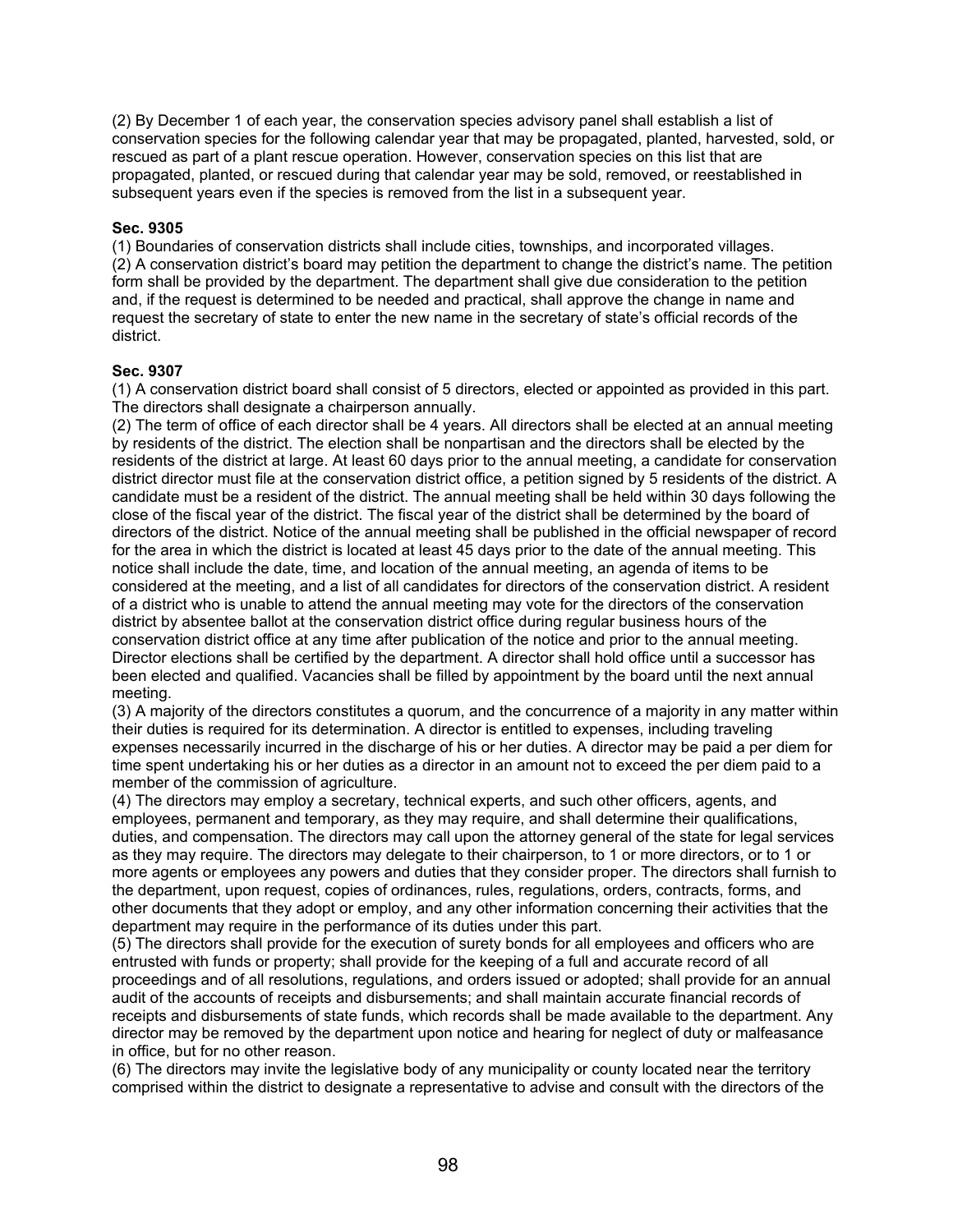district on all questions of program and policy that may affect the property, water supply, or other interests of the municipality or county.

#### **Sec. 9308**

(1) A conservation district organized under this part constitutes a governmental subdivision of this state and a public body corporate and politic, exercising public powers, and a conservation district and the conservation district's board has all of the following powers, in addition to powers otherwise granted in this part:

 (a) To conduct surveys, investigations, and research relating to the conservation of farmland and natural resources, to publish the results of the surveys, investigations, or research, and to disseminate that information upon obtaining the consent of the landowner or the necessary rights or interest in the lands. In order to avoid duplication of research activities, a district shall not initiate any research program except in cooperation with the government of this state or any of its agencies or with the United States or any of its agencies.

 (b) To conduct demonstrational projects within the district on lands owned or controlled by this state or any of its agencies, with the cooperation of the agency administering and having jurisdiction of the lands, and on any other lands within the district upon obtaining the consent of the owner of the lands or the necessary rights or interest in the lands, in order to demonstrate by example the means, methods, and measures by which farmland and natural resources may be conserved and soil erosion in the form of soil blowing and soil washing may be prevented and controlled.

 (c) To carry out preventive and control measures within the district including, but not limited to, engineering operations, methods of cultivation, the growing of vegetation, changes in use of land, and other measures to achieve purposes listed in declaration of policy, on lands owned or controlled by this state or any of its agencies, with the cooperation of the agency administering and having jurisdiction of the lands, and on any other lands within the district upon obtaining the consent of the landowners or the necessary rights or interests in the lands.

 (d) To cooperate or enter into agreements with and, within the limits of appropriations made available to it by law, to furnish financial or other aid to any agency, governmental or otherwise, or any landowner within the district or his or her designated representative, in the conducting of erosion control and prevention operations within the district, subject to conditions as the directors consider necessary to advance the purposes of this part.

 (e) To obtain options upon and to acquire, by purchase, exchange, lease, gift, grant, bequest, devise, or otherwise, any property, real or personal, or rights or interests in that property; to maintain, administer, and improve any properties acquired, to receive income from the properties, and to expend income in carrying out the purposes and provisions of this part; and to sell, lease, or otherwise dispose of any of its property or interests in property in furtherance of the purposes and provisions of this part.

 (f) To make available, on the terms it prescribes, to landowners or their designated representatives within the district and to other conservation districts in Michigan, agricultural and engineering machinery and equipment, fertilizer, seeds, and seedlings, and other material or equipment as will assist landowners or their designated representatives to carry on operations upon their lands for the conservation of farmland and natural resources and for the prevention and control of soil erosion.

 (g) To engage in plant rescue operations and to propagate, plant, harvest, and, subject to section 9304a, sell only conservation species on the list established in section 9304a. A conservation district that violates this subdivision is subject to a civil fine of not more than \$100.00 per day of violation. An action to enforce this subdivision may be brought by the state or a county in the circuit court for the county in which the conservation district is located or in which the violation occurred.

(h) To provide technical assistance to other conservation districts.

 (i) To construct, improve, and maintain structures as may be necessary or convenient for the performance of any of the operations authorized in this part.

 (j) To develop comprehensive plans for the conservation of farmland and natural resources and for the control and prevention of soil erosion within the district or other conservation districts. The plans shall specify, in such detail as is possible, the acts, procedures, performances, and avoidances that are necessary or desirable for the effectuation of the plans, including the specification of engineering operations, methods of cultivation, the growing of vegetation, cropping programs, tillage practices, and changes in use of land; and to publish the plans and information described in this subdivision and bring them to the attention of residents of the district.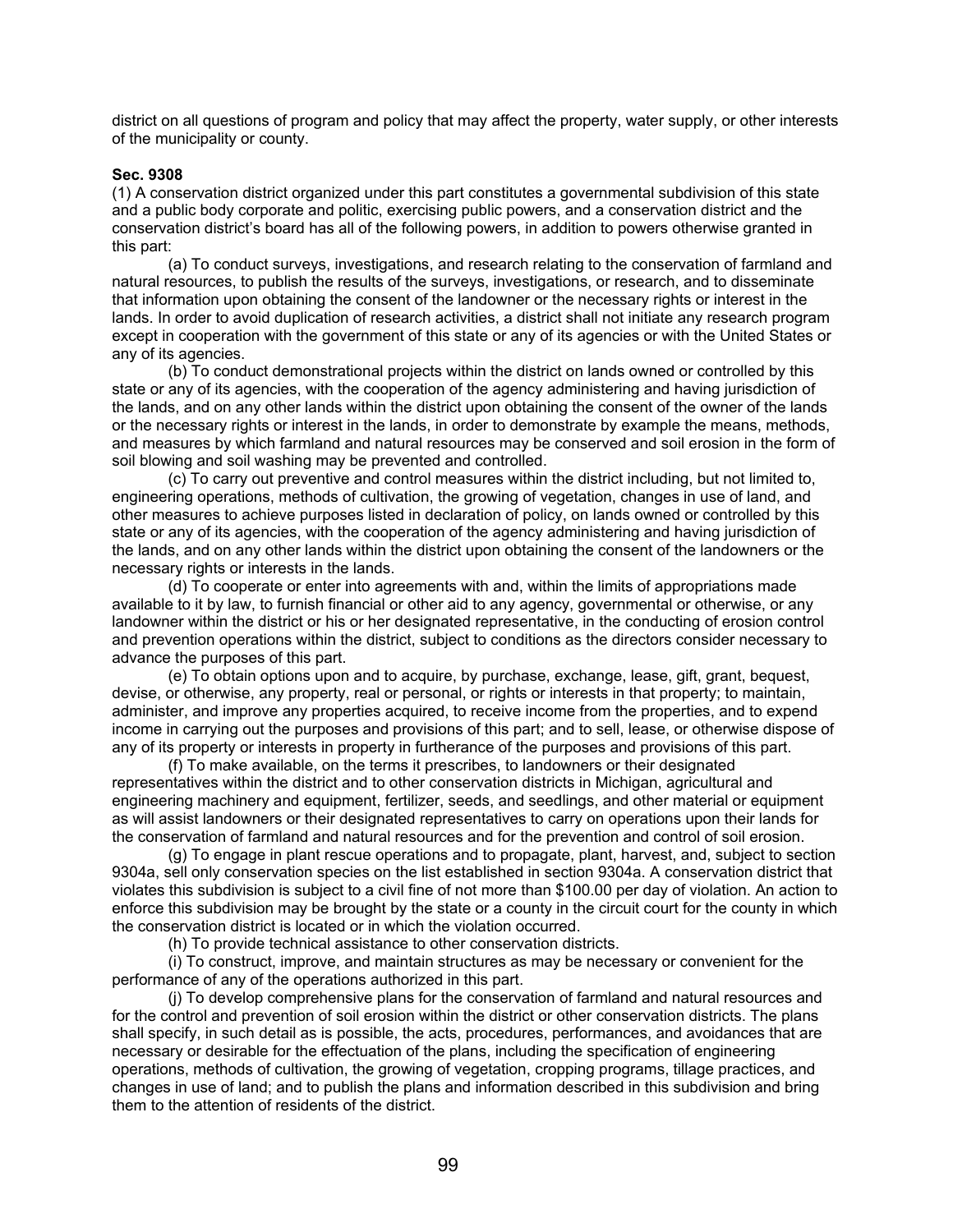(k) To take over, by purchase, lease, or otherwise, and to administer any farmland and natural resource conservation project located within its boundaries undertaken by the United States or any of its agencies or by this state or any of its agencies; to manage, as agent of the United States or any of its agencies or of this state or any of its agencies, any farmland and natural resource conservation project within its boundaries; to act as agent for the United States or any of its agencies or for this state or any of its agencies in connection with the acquisition, construction, operation, or administration of any farmland and natural resource conservation project within its boundaries; to accept donations, gifts, and contributions in money, services, materials, or otherwise, from the United States or any of its agencies or from this state or any of its agencies, and to use or expend the money, services, materials, or other contributions in carrying on its operations; and to accept money, gifts, and donations from any other source not specified in this subdivision.

 (l) To sue and be sued in the name of the district; to have a seal that is judicially noticed; to have perpetual succession unless terminated as provided in this part; to make and execute contracts and other instruments necessary or convenient to the exercise of its powers; and to make, and from time to time amend and repeal, rules and regulations in a manner that is not inconsistent with this part to carry into effect its purposes and powers.

 (m) To borrow money for facilities or equipment for conservation purposes and pledge the assets of the district as collateral against loans. Any money borrowed shall be solely the obligation of the conservation district and not the obligation of the state or any other public entity in the state.

 (n) As a condition to the extension of any benefit under this part to, or the performance of work upon, any lands not owned or controlled by this state or any of its agencies, the directors may require contributions in money, services, materials, or otherwise to any operation conferring the benefits, and may require landowners to enter into and perform agreements or covenants as to the permanent use of the lands that will tend to prevent or control erosion on those lands.

(o) To act as a compliance assistance agent for other federal, state, and county laws.

(p) To act as the enforcing agency for a county if designated under section 9105.

(2) Unless authorized by the county board of commissioners of each county in which a conservation district is located, a conservation district shall not enforce state or federal laws.

(3) Unless otherwise specifically provided by law, provisions with respect to the acquisition, operation, or disposition of property by other public bodies are not applicable to a district organized under this part.

#### **Sec. 9310**

(1) Agencies of this state that have jurisdiction over, or are charged with the administration of, any state owned lands, and agencies of any county or other governmental subdivision of the state that have jurisdiction over, or are charged with the administration of, any county owned or other publicly owned lands, lying within the boundaries of any district, shall cooperate to the fullest extent with the directors of the districts in the effectuation of programs and operations undertaken by conservation districts under this part. The directors of the districts shall be given free access to enter and perform work upon such publicly owned lands.

(2) The board of a conservation district may cooperate with and enter into agreements with a county, township, municipality, or other subdivision of state government in implementing soil, water, and related land use projects. A county, township, municipality, or other subdivision of state government through its governing body may cooperate with and enter into agreement with conservation districts in carrying out this part and may assist districts by providing them with such materials, equipment, money, personnel, and other services as the governmental unit considers advisable.

#### **Sec. 9312**

(1) One or more conservation districts may petition the department for a revision in the boundaries of 1 or more conservation districts. The department shall not take action on the petition unless it is signed by a majority of the directors of each of the districts involved in the proposed revision. Within 30 days after receipt of a proper petition, the department shall cause notice of hearing to be given to the residents in the area or areas affected by the proposed revision as identified by the directors of a district and within 60 days hold a hearing to receive comments relative to the proposed change.

(2) The department shall determine if the proposed revision as petitioned for is desirable. If it finds in the affirmative, the department shall issue an order that states that the boundaries of the districts are to be